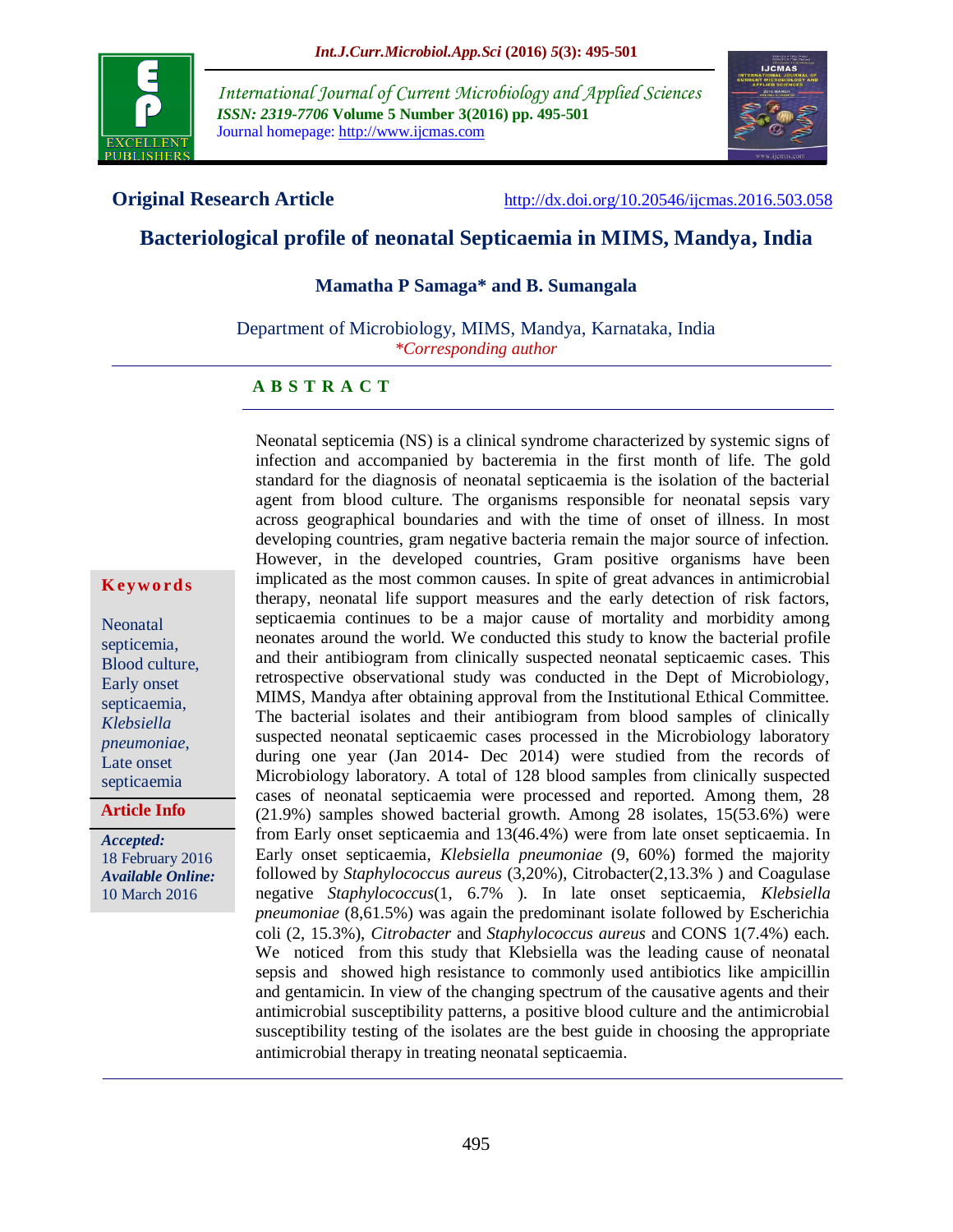# **Introduction**

Neonatal septicemia (NS) is a clinical syndrome characterized by systemic signs of infection and accompanied by bacteremia in the first month of life (Freij BJ etal, 2005).The risk factors for neonatal septicemia include premature rupture of membranes, prolonged rupture, prematurity, UTI, poor maternal nutrition, LBW, birth asphyxia and congenital anomalies (Prabhu K *et al.,* 2010). Depending on the onset of symptoms, it can be classified into early onset sepsis within 72 h of life and late onset sepsis usually after 72 h of age (Cloberty JP *et al.,* 1998).

The gold standard for the diagnosis of neonatal septicaemia is the isolation of the bacterial agent from blood culture. For effective management of neonatal septicaemia, study of their antibiotic sensitivity plays a significant role (Forbes BA etal, 2007). The organisms responsible for neonatal sepsis vary across geographical boundaries and with the time of onset of illness (Al-Zwaini EJK, 2002) .In most developing countries, gram negative bacteria remain the major source of infection (Klein JO etal, 2001). However, in the developed countries, Gram positive organisms have been implicated as the most common causes (Plazek M Metal, 1983).

In spite of great advances in antimicrobial therapy, neonatal life support measures and the early detection of risk factors, septicaemia continues to be a major cause of mortality and morbidity among neonates around the world (Guerina NG, 1998).

An area based knowledge of the bacteriological spectrum is necessary because the first antibiotic administered can't wait for the culture results. With the high mortality associated with neonatal

septicemia, a right choice of empiric therapy is very important.

Thus we conducted this study to know the bacterial profile and their antibiogram from clinically suspected neonatal septicaemic cases in MIMS, Mandya.

# **Material and Methods**

Institutional Ethical Committee approval was taken and study was done after ethical clearance.

Study design: This is a retrospective observational study of the reports of blood cultures of all suspected cases of neonatal septicemia in the Dept. of Microbiology of a tertiary care hospital.

Study period: 1 year, Jan- Dec 2014.

Data collection: The bacterial isolates and the antibiogram from blood samples of clinically suspected neonatal septicaemic cases were studied from the records of Microbiology laboratory. 2ml blood drawn under aseptic precautions and inoculated into 20 ml blood culture bottles were received in the Microbiology laboratory. These blood culture bottles were incubated at 37° C under aerobic conditions in the incubator for 7 days. The first subculture was done after 24 hours of incubation, the second on the third day and a final on the seventh day. Subcultures were done onto blood agar and MacConkey agar plates. The inoculated plates were incubated aerobically at 37° C for 24 hours, and the plates were observed for growth. The growth was identified by colonial characteristics, gram's stain and standard biochemical tests (Collee JG, 1996). Antimicrobial susceptibility testing of all bacterial isolates was performed by the modified Kirby-Bauer disc diffusion method on Mueller-Hinton agar according to the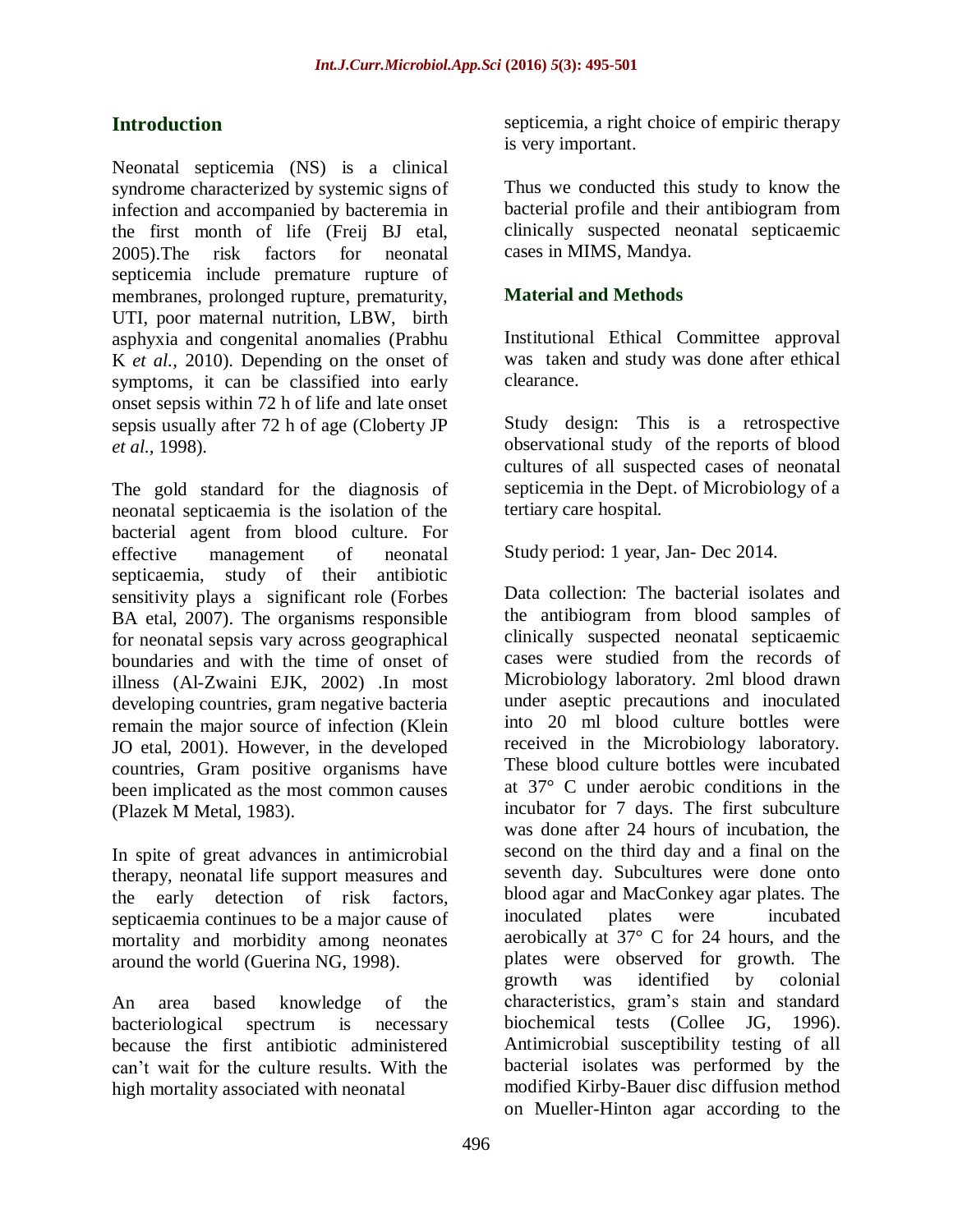recommendations of the CLSI (CLSI, 2010).

Statistical analysis: Descriptive statistics was used to analyse the data and data was presented as percentage .

# **Results and Discussion**

A total of 128 blood samples from clinically suspected cases of neonatal septicaemia were processed and reported. Among them, 28 (21.9%) samples showed bacterial growth. Among 28 isolates, 15(53.6%) were from Early onset septicaemia and 13(46.4%) were from late onset septicaemia (Fig 1).In Early onset septicaemia (15), *Klebsiella pneumoniae*(9, 60% ) formed the majority followed by *Staphylococcus aureus* (3,20%), *Citrobacter* (2,13.3%) and Coagulase negative Staphylococcus (1, 6.7 % ). In late onset septicaemia (13), *Klebsiella pneumoniae* (8, 61.5 %) was again the predominant isolate followed by *Escherichia coli* (2, 15.3%), *Citrobacter* and *Staphylococcus aureus* and CONS (1,7.4%) each. The total bacteria isolated and their frequency of distribution is shown in Table 1.Antibiotic sensitivity patterns of Gram negative & Gram positive bacteria are shown in Table 2 and Table 3 respectively.

The culture positivity rate of bacteria in our study was 21.9%. This is comparable to studies of Kenneth *et al.,*. who reported 22%( Kenneth C Iregbu *et al.,* 2006) and Sanjay etal. reported 17.09% (Sanjay etal., 2012). However a high culture positivity rate of 56% and 32% has been reported by Sharma et a1 and Mondal *et al.,* respectively (Sharma etal, 1987; Mondal *et al.,* 1991) .

A low blood culture isolation rate in this study might be due to several reasons like administration of antibiotics before blood collection either to the mother or to the baby or the possibility of infection with anaerobes. Chow *et al.,* reported that 26% of

all neonatal septicemia was caused by anaerobes (Chow *et al.,* 1974).

In our study, early onset septicemia (53.6%) was more than late onset septicemia (46.4%), which is consistent with other studies (Aletayab *et al.,* 2011; Waseem R *et al.,* 2005; Al-Shamahy *et al.,* 2012) . This could be due to prematurity, low birth weight and unhygienic conditions during labor.

We found that Gram negative bacteria (22,78.6%) were more than Gram positive bacteria (6,21.4%).The fetus is frequently exposed to enteric bacteria during the course of maternal peripartal infections. The newborn infant has been shown to have a lack of serum bactericidins against Gramnegative bacilli. These antibodies against somatic or "O" antigens in Gram- negative bacteria are in the gamma-M fraction which is not passed transplacentally from mother to fetus. Hence Gram-negative organisms are commonest cause of neonatal septicemia Overall James, 1970) . This predominance of Gram negative organisms as the etiological agent in neonatal septicemia has been corroborated by other workers (Monga K etal 1986; Muley V. A etal, 2002).

We found that in Early onset septicaemia (15), *Klebsiella pneumoniae* (9,60% ) formed the major isolate followed by *Staphylococcus aureus* (3, 20% ) and *Citrobacter* (2,7.1% ) and CONS (1,3.6%) . In late onset septicaemia (13), *Klebsiella pneumoniae* (8, 28.6%) was again the predominant isolate followed by E. coli (2,7.1%), *Citrobacter*, *Staphylococcus aureus* & CONS 1 (3.6%)each. Various studies have reported predominant Gramnegative organism as Klebsiella species with an isolation rate of 24.6% to 42.2%. ( Roy I et al, 2002; Kumhar GD etal, 2002; Kapoor L et al, 2005).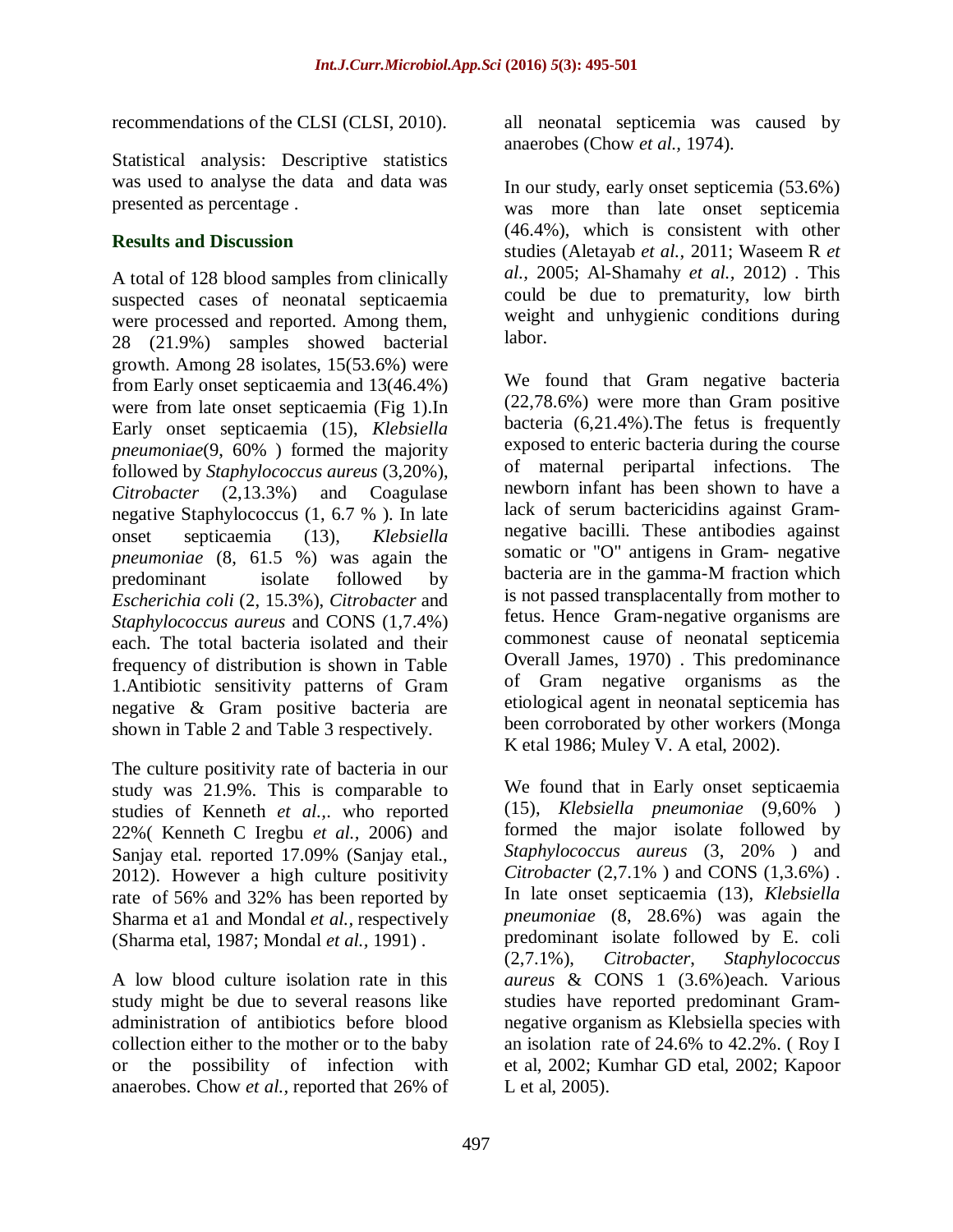| <b>Bacteria</b>       | <b>EOS</b> | <b>LOS</b> | <b>TOTAL</b> |
|-----------------------|------------|------------|--------------|
| Klebsiella pneumoniae | 9(32.1)    | 8(28.6)    | 17(60.7)     |
| Staphylococcus aureus | 3(10.7)    | 1(3.6)     | 4(14.3)      |
| Citrobacter           | 2(7.1)     | 1(3.6)     | 3(10.7)      |
| Escherichia coli      | nil        | 2(7.1)     | 2(7.1)       |
|                       |            |            |              |
| <b>CONS</b>           | 1(3.6)     | 1(3.6)     | 2(7.1)       |
| <b>TOTAL</b>          | 15(53.6)   | 13(46.4)   | 28           |

**Table.1** Frequency of Various Bacteria in Eos and Los.Figure in Paranthesis Indicate Percentage

CONS-Coagulase Negative Staphylococcus,EOS-Early Onset Septicaemia, LOS- Late Onset Septicaemia

## **Table.2** Antibiotic Sensitivity Pattern of Gram Negative Bacteria. Figures in Paranthesis Indicate Percentage

|               | Klebsiella pneumoniae      | Escherichia coli  | Citrobacter |
|---------------|----------------------------|-------------------|-------------|
|               | $N=17$                     | $N=2$             | $N=3$       |
| Ampicillin    | $\theta$                   | $\mathbf{\Omega}$ | $\theta$    |
| Cotrimoxazole | 2(11.8)                    | $\mathbf{0}$      | $\theta$    |
| Ciprofloxacin | 6(35.3)                    | $\theta$          | 1(33.3)     |
| Ceftriaxone   | 10(58.8)                   | 1(50)             | (66.6)<br>2 |
| Cefotaxime    | 9(53)                      | (50)              | (66.6)<br>2 |
| Cefepime      | 15 (88.2)                  | (50)              | 3(100)      |
| Imipenem      | 16(94.1)                   | (100)<br>2        | 3(100)      |
| Amikacin      | 14 (82.3)                  | 2(100)            | (100)<br>3  |
| Gentamicin    | (53)<br>9.                 | $\mathbf{0}$      | $\Omega$    |
| Tetracycline  | (11.8)<br>$\mathfrak{2}^-$ | $\theta$          | $\Omega$    |
| Piperacillin- | 16(94.1)                   | 2(100)            | 3<br>(100)  |
| tazobactam    |                            |                   |             |

# **Table.3** Antibiotic Sensitivity Pattern of Gram Positive Bacteria. Figures in Paranthesis Indicate Percentage

|               | Staphylococcus aureus  | <b>CONS</b> |
|---------------|------------------------|-------------|
|               | $N=4$                  | $N=2$       |
| Penicillin    | 1(25)                  | 0           |
| Erythromycin  | 1(25)                  | 0           |
| Tetracycline  | 2(50)                  | 1(50)       |
| Oxacillin     | (25)                   | (50)<br>1   |
| Ciprofloxacin | (50)                   | (100)<br>2  |
| Cotrimoxazole | (50)<br>$\overline{2}$ | (100)<br>2  |
| Azithromycin  | (75)                   | (100)       |
| Linezolid     |                        |             |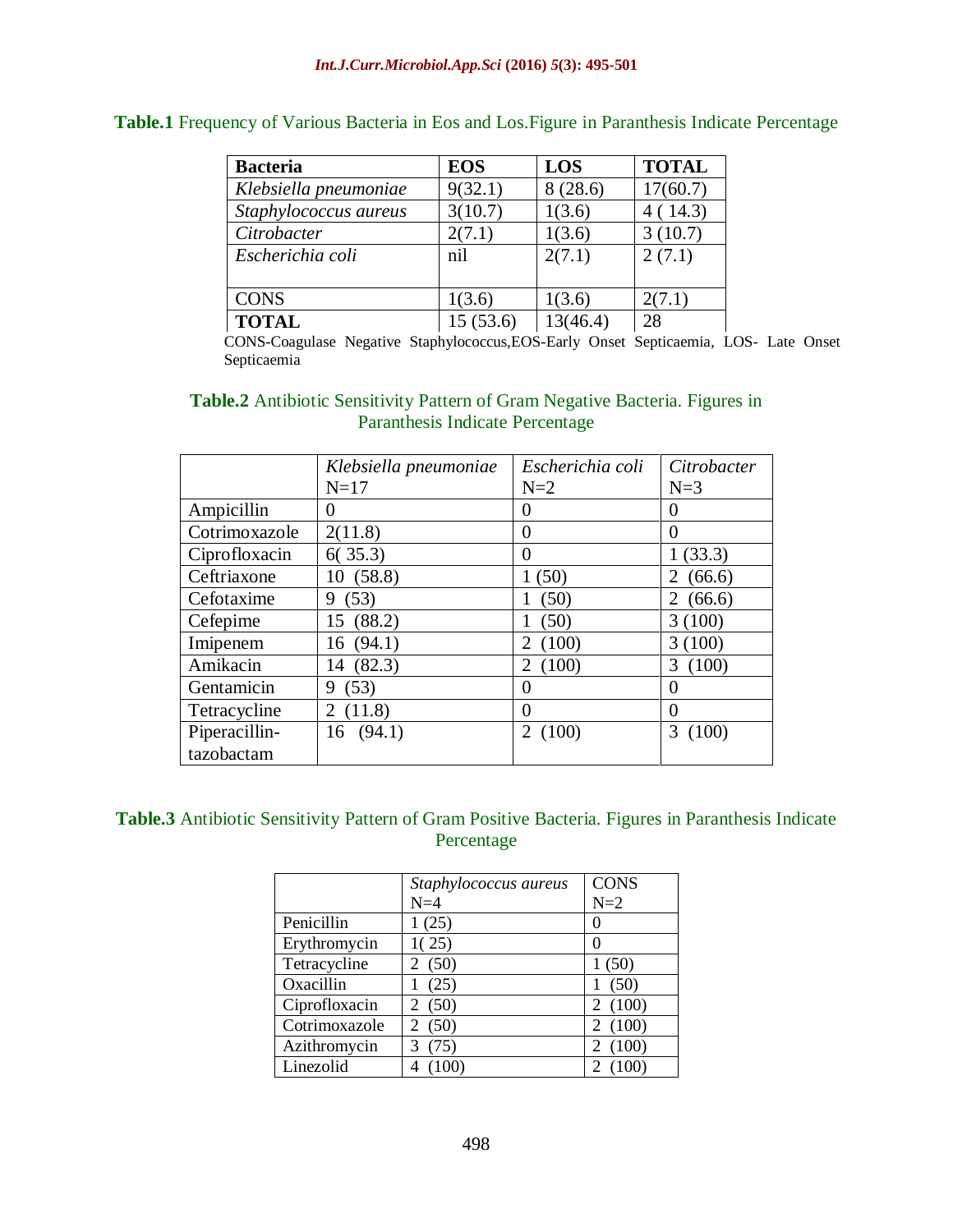**Fig.1** Prevalence of Bacteria in Early and Late Onset Septicaemia (Eos & Los) Respectively



*Klebsiella pneumoniae* is commonly found in the environment of the neonatal intensive care units and nursery. It can also be present as colonizers on the hands of the health care workers. There are also frequent reports of neonatal septicemia outbreaks due to *Klebsiella pneumoniae* in nursery and NICUs (Banerjee M *et al.,* 1993)

A comparatively low incidence (21.42%) of Gram positive organisms has been observed in our study, which correlates well with other studies (Sharma M. etal 2002; Mathur *et al.,* 1994).

The organisms causing neonatal septicaemia differ from area to area and also change with respect to time even in the same area, which may be due to different life conditions (Shrestha P etal, 2007)

The antibiotic sensitivity showed an alarming trend with most of the bacteria showing high resistance to the commonly used antibiotics like Ampicillin and Gentamicin usually employed as the first line of therapy. Similar findings have been reported by Guha *et al.,* and Monga *et al.,* (Guha *et al.,* 1978 and Monga *et al.,* 1986). However, most of the isolates were susceptible to Amikacin and third generation cephalosporins, comparable to the findings

from New Delhi and Hubli (Anand NK *et al.,* 1966; Tallur S. S, 2000).

Gram positive bacteria showed 100% sensitivity to linezolid and Gram negative bacteria showed more than 90% sensitivity to imipenem. P. Jyothi *et al.,* reported maximum sensitivity of bacteria to imipenem and linezolid. (P Jyothi *et al.,* 2013).

Resistance to commonly used antibiotics is increasing. Establishment of appropriate rational antibiotic policy is essential to control this growing problem. There is an urgent need to do longitudinal surveillance of the microbial flora in every hospital (Deorari, A.K., 2006).

We noticed from this study that Klebsiella was the leading cause of neonatal sepsis, both in early and late onset septicaemia. Klebsiella showed high resistance to commonly used antibiotics like ampicillin and gentamicin. However, most of them were sensitive to amikacin and third generation cephalosporins. Neonatal septicemia is a life-threatening emergency and rapid treatment with appropriate antibiotics plays a important role for a good outcome. In view of the changing spectrum of the causative agents and their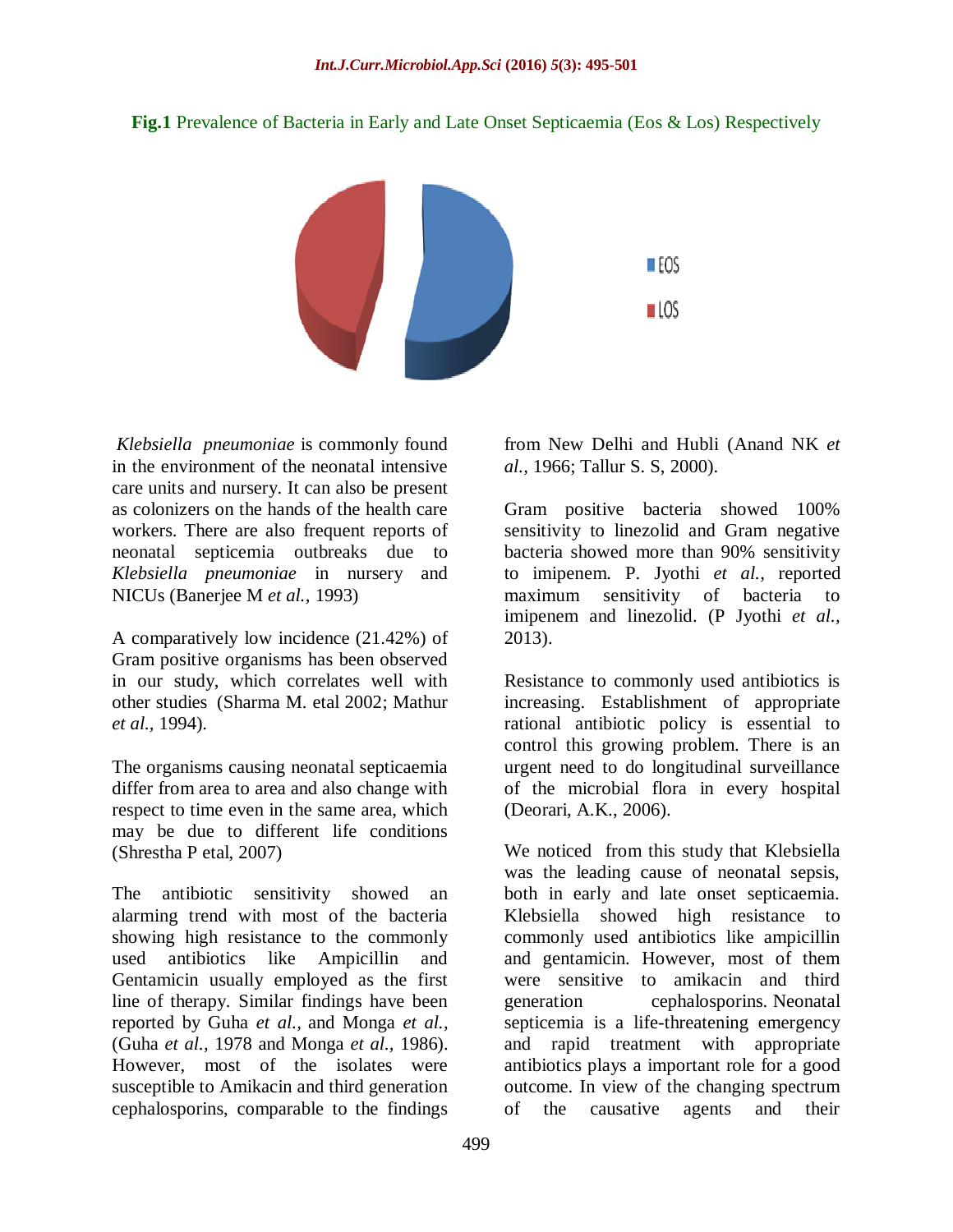antimicrobial susceptibility patterns, a positive blood culture and the antimicrobial susceptibility testing of the isolates are the best guide in choosing the appropriate antimicrobial therapy in treating neonatal septicaemia. A careful and regular monitoring of the use of antibiotics at regional and national level is required.

# **References**

- Anand NK., Gupta AK., Mohan M., Lamba IMS., Gupta R., Srivastava L. 1996. Coagulase negative staphylococcal septicemia in newborns. Paediatric Clinics of America. 13:1131-1148.
- Al-Zwaini EJK: Neonatal Septicaemia in the Neonatal Care Unit, Al-Anbar governorate, Iraq. East Medit Health J. 2002, 8: 4-5
- Aletayeb SMH, Khosravi AD, Dehdashtian M, Kompani F, Mortazavi SM, Aramesh MR. Identification of bacterial agents and antimicrobial susceptibility of neonatal sepsis. African Journal of Microbiology Research 2011; 5(5):528- 531
- Al-Shamahy HA, Sabrah AA, Al-Robasi AB, Naser SM. Types of bacteria associated with neonatal sepsis in AlThawra University Hospital, Sana, Yemen and their antimicrobial profile. SQU Med J 2012; 12(1):48-54
- Banerjee M, Sahu K, Bhattacharya S, Adhya S, Bhowmick P, Chakraborty P. Outbreak of neonatal septicemia with multi-drug resistant *Klebsiella pneumoniae*. Indian J Pediatr. 1993;  $60:25-7$ .
- Chow AW, Leake RD, Yarnanchi T. The significance of anaerobes in neonatal bacteremia. Analysis of 23 cases and review of literature. Pediatrics 1974; 54:736-745
- Cloberty JP, Stark R. Manual of neonatal case. 1998. p. 271-99
- Collee JG, Fraser AG, Marmion BP, Simmons A. Mackie and McCartney Practical

Medical Microbiology. 14th ed. Edinburg: Churchill Livingstone; 1996.

- Clinical and Laboratory Standards Institute. Performance standards for antimicrobial disk susceptibility tests; Twentieth informational supplement. CLSI document. M 100-S 20, Vol. 30,1.Jan 2010.p.48-51.
- Deorari, A.K. 2006. Changing pattern of bacteriologic profile in neonatal sepsis among intramural babies. J. Neonatol.,  $20(1): 8 - 15.$
- Freij BJ, George H, McCraken JR. Acute infections. Chapter 48 in Neonatology-Pathophysiology and management of the new born. 4 th ed. Philadelphia: JP Lippincott Company; p. 1082-116. 2005
- Forbes BA, Sahm DF, Weissfeld AS. In: Bailey and Scott's Diagnostic Microbiology.12 ed. Missouri: Mosby Elsevier; 2007:p.779.
- Guerina NG. In: Manual of Neonatal Care, 4th ed. (Eds.) Cloherty JP, Stark AR (Lippincott-Raven, Philadelphia) 1998;271-299.
- Guha D. K., Jaspal D., Krishna Das M. S. Outcome of neonatal septicemia : a clinical and bacteriological profile. Indian Paediatrics. 15: 423- 428, 1978.
- Kenneth C Iregbu, Olumilayo Y Elegba and Iretiola B Babaniyi.Bacteriological profile of neonatal septicaemia in a tertiary hospital in Nigeria. Afr Health Sci 2006;6(3): 151-154.
- Klein JO, Marcy MS: Bacterial Sepsis and Meningitis. Infectious Diseases of the Fetus and the Newborn Infant. Edited by: Remington JS, Klein JO. 2001, 943- 998. Philadelphia: WB Saunders Co, 5,
- Kumhar GD, Ramachandran VG, Gupta P, Mathur M. Bacteriological analysis of blood culture isolates from neonates in a tertiary care hospital in India. J Health Popul Nutr 2002;20:343-7
- Kapoor L, Randhawa VS, Deb M. Microbiological profile of neonatal septicemia in a pediatric care hospital in Delhi. J Commun Dis 2005;37:227-32.
- Mondal GP, Raghavan M, Bhat BV. Neonatal